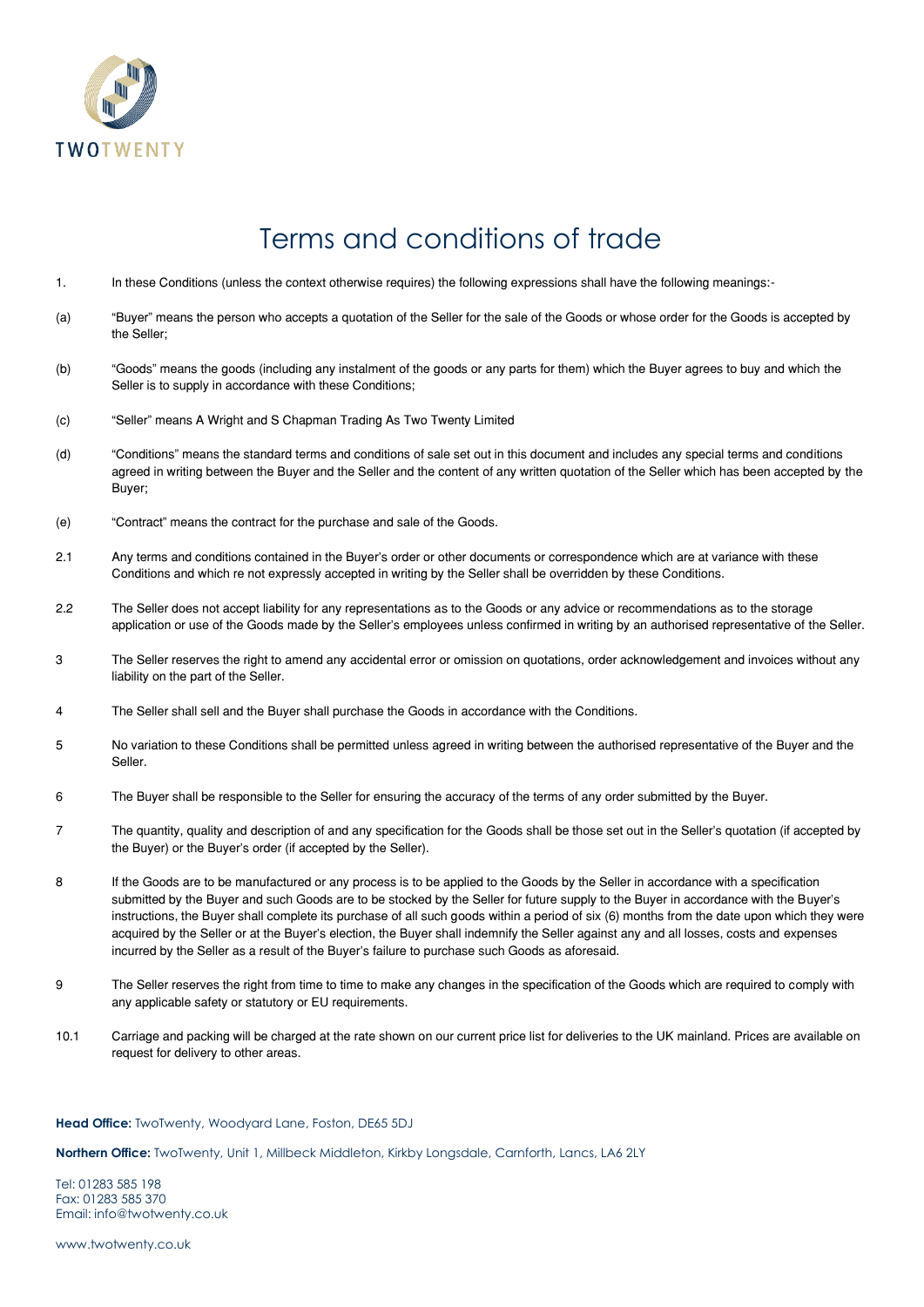

- 10.2 Where goods are returned by the Buyer without prior agreement with the Seller, the Seller reserves the right to reject the goods at the Buyers expense or to implement a fee in addition to any charges stipulated on our current price list from time to time.
- 10.3 Where prior agreement has been reached between the Buyer and Seller concerning goods to be returned, the Seller nevertheless reserves the right to implement a fee in addition to any charges stipulated on our current price list from time to time.
- 11 The price is exclusive of any applicable value-added tax.
- 12 The Buyer shall pay the price of the Goods unless otherwise agreed in writing by the Seller within 30 days of the date of the Sellers invoice. The time of payment shall be of the essence of the Contract.
- 13 If the Buyer becomes or is in danger of becoming insolvent or fails to make a payment on the due date then, without prejudice to any other right or remedy available to the Seller, the Seller shall be entitled to:-
- 13.1 cancel the contract or suspend any further deliveries to the Buyer;
- 13.2 charge the Buyer interest on the amount unpaid, at the rate of 3% per annum above HSBC Bank base rate from time to time in force until payment in full is made; and
- 13.3 immediately terminate any credit facility advanced to the Buyer so that the price of the Goods shall forthwith become due and payable.
- 14 Delivery of the Goods shall take place and risk of loss or damage to the Goods shall pass to the Buyer on the Seller handing the Goods to the Buyer or its agent at the Seller's premises or the Goods leaving the Seller's premises whichever is the earlier.
- 15 The Seller shall not be liable for the non-arrival of the Goods at the Buyer's premises unless the Buyer notifies the Seller of non-delivery within either 3 days after despatch of notice of posting or 14 days after despatch of notice of carriage.
- 16 Time for delivery shall not be of the essence unless previously agreed by the Seller in writing.
- 17 Where the goods are to be delivered in instalments, each delivery shall constitute a separate contract. Each separate instalment shall be invoiced and paid for in accordance with the provisions hereof.
- 18 The Buyer shall be deemed to have accepted the Goods 14 days after receipt of the Goods. After acceptance the Buyer shall not be entitled to reject Goods which are not in accordance with the contract.
- 19 The Buyer shall examine the Goods immediately upon receipt of the Goods. The Seller will not be liable for any loss, shortage or damage unless the Buyer advises the Seller within 3 days of receipt of the Goods or any alleged defect
- 20 Notwithstanding delivery and the passing of risk in the Goods, or any other provision of these Conditions, the property in the Goods shall not pass to the Buyer until the Seller has received in cash or cleared funds payment in full of the price plus VAT of the Goods.
- 21 Until such time as the property in the Goods passes to the Buyer, the Buyer shall hold the Goods on a fiduciary basis as bailee for the Seller and shall keep the Goods separate from those of the Buyer and third parties and properly stored, protected and insured and marked in such a way that they are clearly identified as the Seller's property. Until that time, the Buyer shall be entitled to resell or use the Goods in the ordinary course of business, but shall account to the Seller for the proceeds of sale or otherwise of the Goods, whether tangible or intangible including insurance proceeds, and shall keep all such proceeds separate from any monies or property of the Buyer and third parties and, in the case of tangible proceeds, properly stored, protected and insured.

**Head Office:** TwoTwenty, Woodyard Lane, Foston, DE65 5DJ

**Northern Office:** TwoTwenty, Unit 1, Millbeck Middleton, Kirkby Longsdale, Carnforth, Lancs, LA6 2LY

Tel: 01283 585 198 Fax: 01283 585 370 Email: info@twotwenty.co.uk

www.twotwenty.co.uk